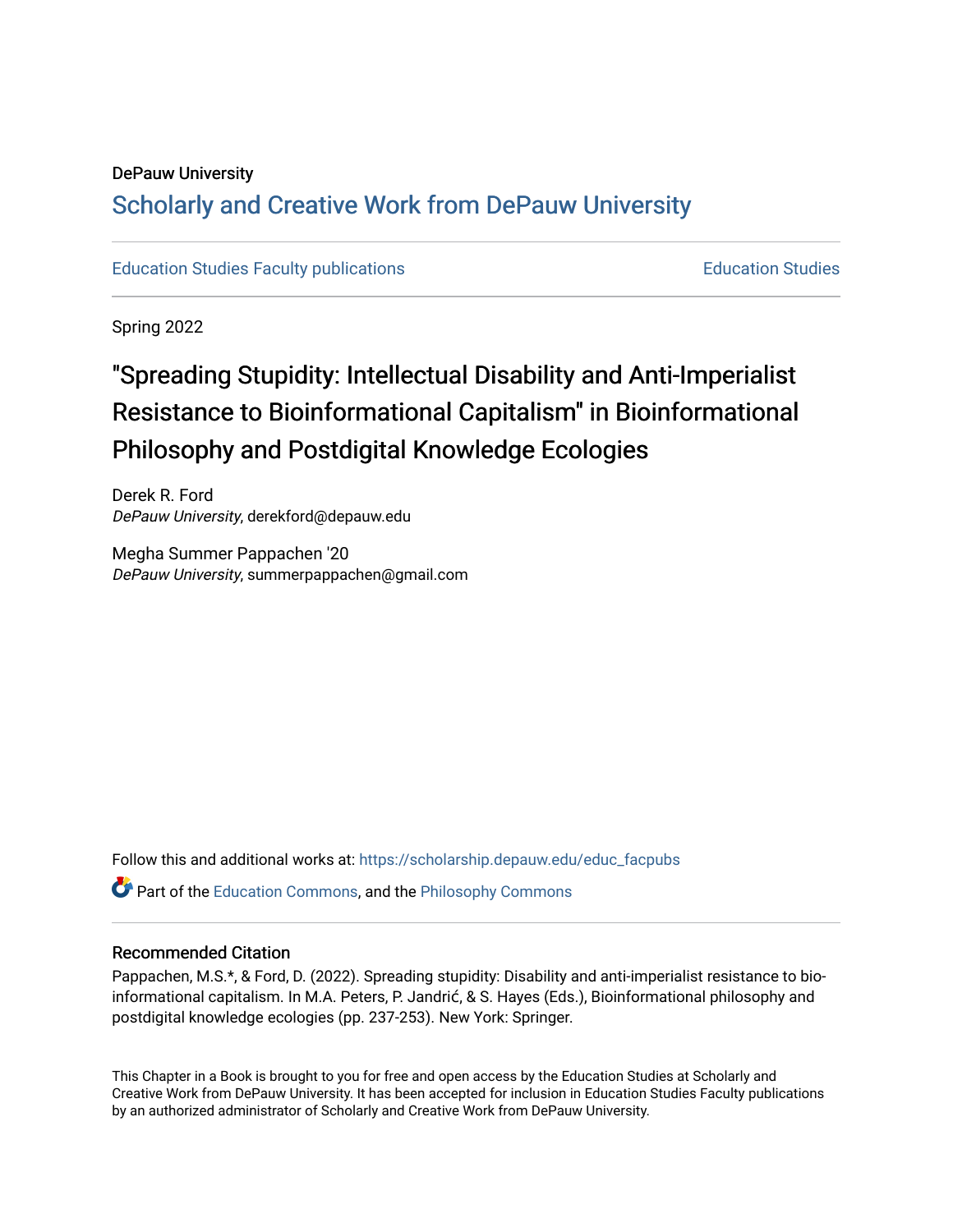# **Spreading Stupidity: Intellectual Disability and Anti-Imperialist Resistance to Bioinformational Capitalism**

Megha Summer Pappachen, DePauw University, Greencastle, IN, 46135, USA, summerpappachen@gmail.com, & Derek R. Ford, DePauw University, Greencastle, IN, 46135, USA, [derekford@depauw.edu](mailto:derekford@depauw.edu)

# **Abstract**

We are aware that to resist in the coming age of bioinformational capitalism, we will require new knowledge ecologies. These knowledges must be socialist: able to resist the dominance of productivist and imperialist pedagogies that are saturated with capital, and now bioinformational capital's aims. These knowledges must also be stupid: able to refuse bioinformational capital's lust for visibility and access to the working class biology. Stupidity is able to resist primarily because it can't be quantified, articulated, or rendered transparent. To express the importance of this refusal, we visit concepts of colonialism and disability. Disabled and colonized struggles animate the importance of protecting anti-value: and using anti-value in the struggle against oppression. In this paper, we propose a theory and practice of stupidity as anti-value: a socialist and anti-imperialist form of resistance.

**Keywords:** knowledge socialism, stupidity, anti-value, anti-imperialism, critical disability studies, autism, bioinformational capitalism.

#### **Introduction**

Capitalism is by its very nature dynamic. As a social relation between labor and capital, between the dispossessed and expropriators, capitalism is a constant struggle over not just the production of value, but the conditions of life itself. The latter is the reason why capitalism, to exist as a proper mode of production, had to not only dispossess people from the means of subsistence—and therefore to produce a class compelled to sell their labor-power—but also to dispossess us of our skills and knowledges by transferring them to machinery (dead labor, or fixed capital). Bioinformational capitalism can be seen as a further step in this process, with capitalist innovations 'that control, change and experiment with the material basis of life' (Peters 2012: 98). This material basis is more than our social relations and ways of life: it is our very biology.

Faced with this configuration of capitalism, some critical theorists and activists find an antidote in open source or common ownership over knowledge and information. At first blush, this seems appropriate as it works to reduce or eliminate the private ownership of the contemporary means of production. Yet this path, as we show below, is not only inadequate but *on its own* can also work to reinforce the underlying pedagogical logic of bioinformational capitalism, or what we call, following Melissa Gregg (2018), productivist pedagogy. Gregg uses productivist pedagogy to refer to apps, self-help books, and other media that assist in raising personal productivity, but leaves the pedagogical aspect of productivist pedagogy unexamined. We conceptualize productivist pedagogy as an orientation to the world that positions the unknown as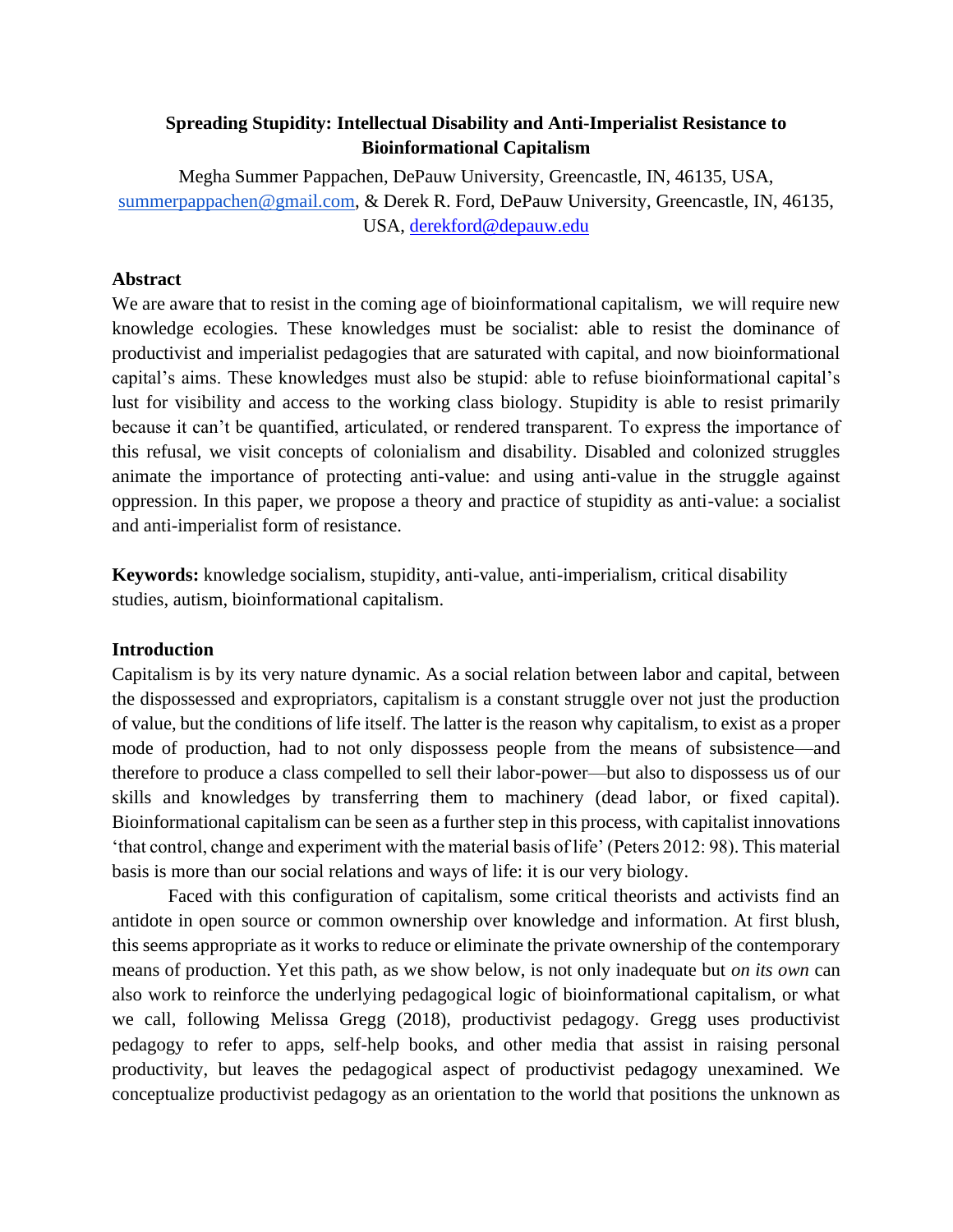that which not only *can* but *must* be known, the opaque as that which *must* be articulated, the mute as that which *must* be spoken. Bioinformational capitalism clearly approaches the material and biological life in this way: the body is a puzzle to be solved.

Finding recourse to the common as the remedy to exploitation, however, operates along the same pedagogical axis. In fact, it can deepen and intensify it as the commons is legitimated by being *more productive* than capitalism. This is, for example, Michael Hardt and Antonio Negri's (2009) main argument for the common as it relates to education: 'The central tools are no longer the spinning loom or cotton gin or metal press, but rather linguistic tools, affective tools for constructing relationships, tools for thinking, and so forth.' This latter set, which 'humans already have', need 'to be developed. 'That is why basic and advanced education is even more important in the biopolitical economy than it was previously. Everyone needs to learn how to work with language, codes, ideas, and affects—and moreover to work with others, none of which comes naturally' (308). Providing free and open access to training in these areas is one part of expanding our ability to fully cooperate in and produce the common. Because the privatization of knowledge 'limits access to ideas and information', it thereby 'thwarts creativity and innovation' (Hardt and Negri 2004: 185). As such, increasing access to and training in immaterial production will unleash the true surplus of our productive capacities.

Productivist pedagogy is grounded in the need for communication, which is what bioinformational capitalism's *private* (or quasi-private) databanks as well as alternative *common* databanks of open-source facilitate. As Phoebe Moore and Andrew Robinson (2016: 2775) note in their study of the quantified self, '[c]apital encourages universal communication, but only in quantified terms, and thus, anything that cannot be quantified and profiled is rendered *incommunicable* — meaning that it is marked and marginalised, disqualified as human capital and denied privilege'. Under bioinformational capitalism, however, these marginal spaces are colonized and mined for value by technologies and practices that measure and quantify 'what were formerly treated as immeasurable, qualitative aspects of the labour process or the self' (2779).

In what follows, we show how such a productivist pedagogy is the fundamental educational motor of not only capitalism (in its bioinformational, colonial, and imperialist forms) but also its attendant oppressions such as ableism. In what follows, we show how such a productivist pedagogy is the fundamental educational motor of not only capitalism (in its bioinformational, colonial, and imperialist forms) but also its attendant oppressions such as ableism. In response, we propose a theory and practice of stupidity as a socialist and anti-imperialist form of resistance, one that is subversive precisely because it is *not* productive. Stupidity as a knowledge thwarts bioinformational capitalism's attempts and ability to valorize and exploit knowledge: thereby repelling its increasing command over labor and life. The primary reason is that stupidity can't be quantified, measured, communicated, articulated, or rendered transparent. This means that stupidity is not a *lack* of determinate knowledge because such a lack would always refer to something that is already known. Stupidity, then, is not 'opposed to knowledge' but rather entails 'the absence of a relation to knowing' (Ronell 2002: 5). Viewed this way, the current struggle is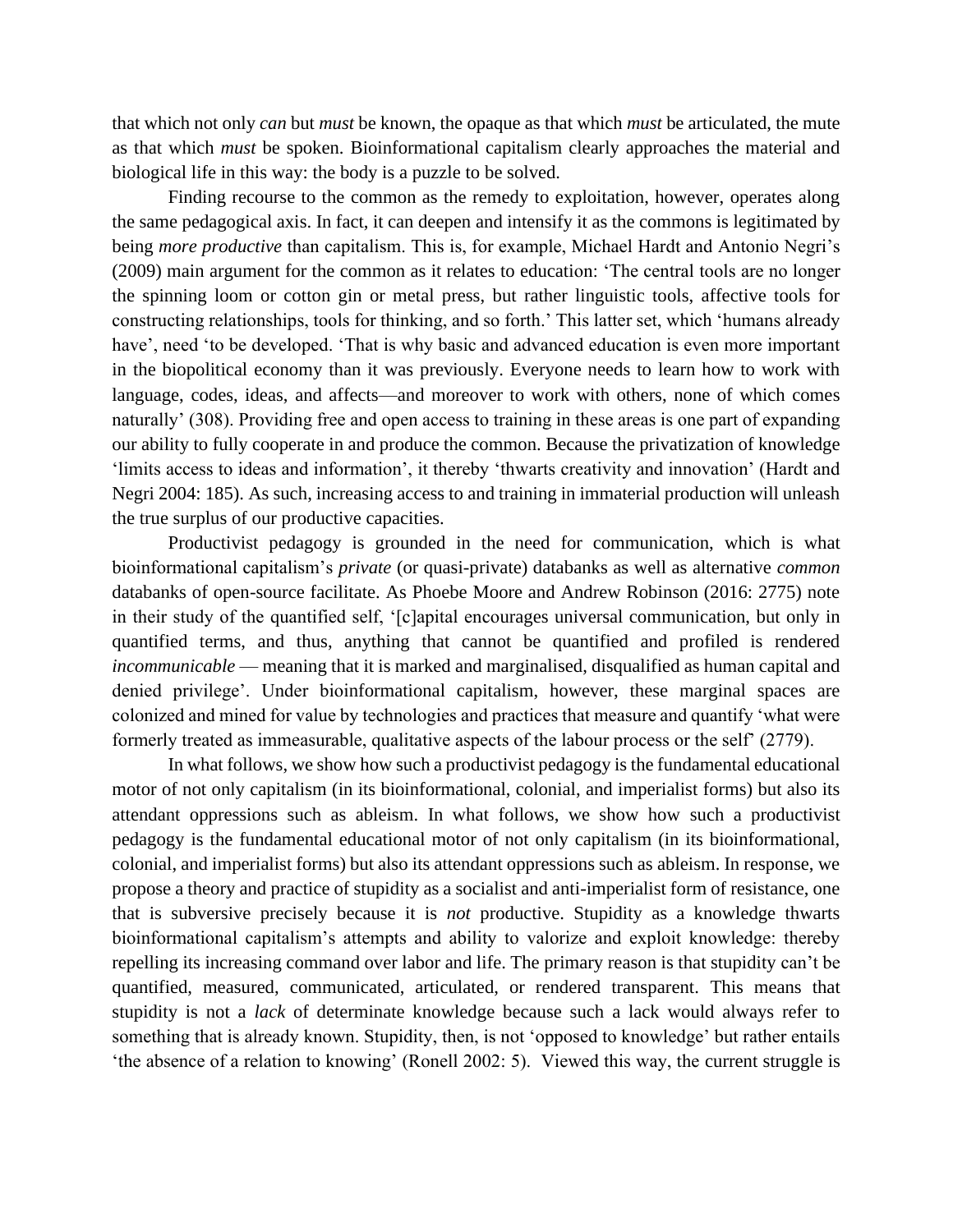not merely one of *ownership* but one of *pedagogy* as well. Stupidity becomes a key aspect of a knowledge ecology oriented against bioinformational capitalist exploitation and oppression.

#### **Bioinformational Capitalism and Actually-Existing Artificial Intelligence**

While the ethical and political implications of bioinformational capitalism continue to be explored and struggled over, the role of knowledge in this struggle has been given scant attention thus far. This is an interesting and problematic omission, given that the very thrust of bioinformational capitalism is precisely to *know* and *understand* 'biological processes through the development of computationally intensive techniques including pattern recognition, data mining, machine learning algorithms, and visualization' (Peters 2012: 104). Bioinformational capitalism is precisely concerned with the production, distribution, exchange, and consumption of this knowledge, as each is an integral node in the production of surplus value. These processes entail both the digitalization of biology as well as the biologization of the digital. The first concerns the harvesting and storing of biological information in ever-expanding databases, while the latter—which is the primary focus of this chapter—concerns the creation of new digital networks and technologies that work like 'the inner mechanisms of the human brain' (105).

The capitalist biologization of the digital manifests most clearly in Artificial Intelligences (AI), a term coined in a proposal for a 1956 Dartmouth College workshop by mathematics professor John McCarthy (who taught at Dartmouth), researcher Marvin Minsky (a Junior Fellow at Harvard University), computer scientist Nathaniel Rochester (employed by IBM), and information theory founder Claude Shannon (who worked at Bell Telephone Laboratories). They proposed 'to proceed on the basis of the conjecture that every aspect of learning or any other feature of intelligence can in principle be so precisely described that a machine can be made to stimulate it' (McCarthy et al. 1955: 1). It is not a coincidence that the only aspect of intelligence mentioned in the proposal is learning, although they later include the use of language, abstraction, and calculation, as well as 'self-improvement', 'randomness and creativity' (3). The primary obstacle was to move beyond input-output procedures at the level of the machine to the machine's ability to detect or 'sense' changes in the machine's environment.

Yet there are different kinds of artificial intelligence as well as numerous aspirations for such technologies. Both the definitions of existing and aspirational AI revolve around the ability to define 'the parameters of artificiality, or the ways in which computers are unlike human intelligence' (Cope et al. 2020: 2). Existing AI is simultaneously subordinate to human intelligence—in that it can only calculate—and superior to human intelligence—in that it can calculate bigger and more complex formulas at faster speeds. Thus, our current era of AI intelligence is 'more accurately labeled the binary age' instead of 'the digital' (2).

For Nick Dyer-Witheford, Atle Mikkola Kjøsen, and James Steinhoff (2019: 9), 'the essence of AI—indeed, the essence of intelligence—is the ability to make appropriate generalizations in a timely fashion based on limited data'. They refer to 'actually-existing-AIcapitalism', which denotes 'a phase of experimental and uneven adoption of the technologies in which so many hopes are invested' (2). The largest form of AI here is machine learning, in which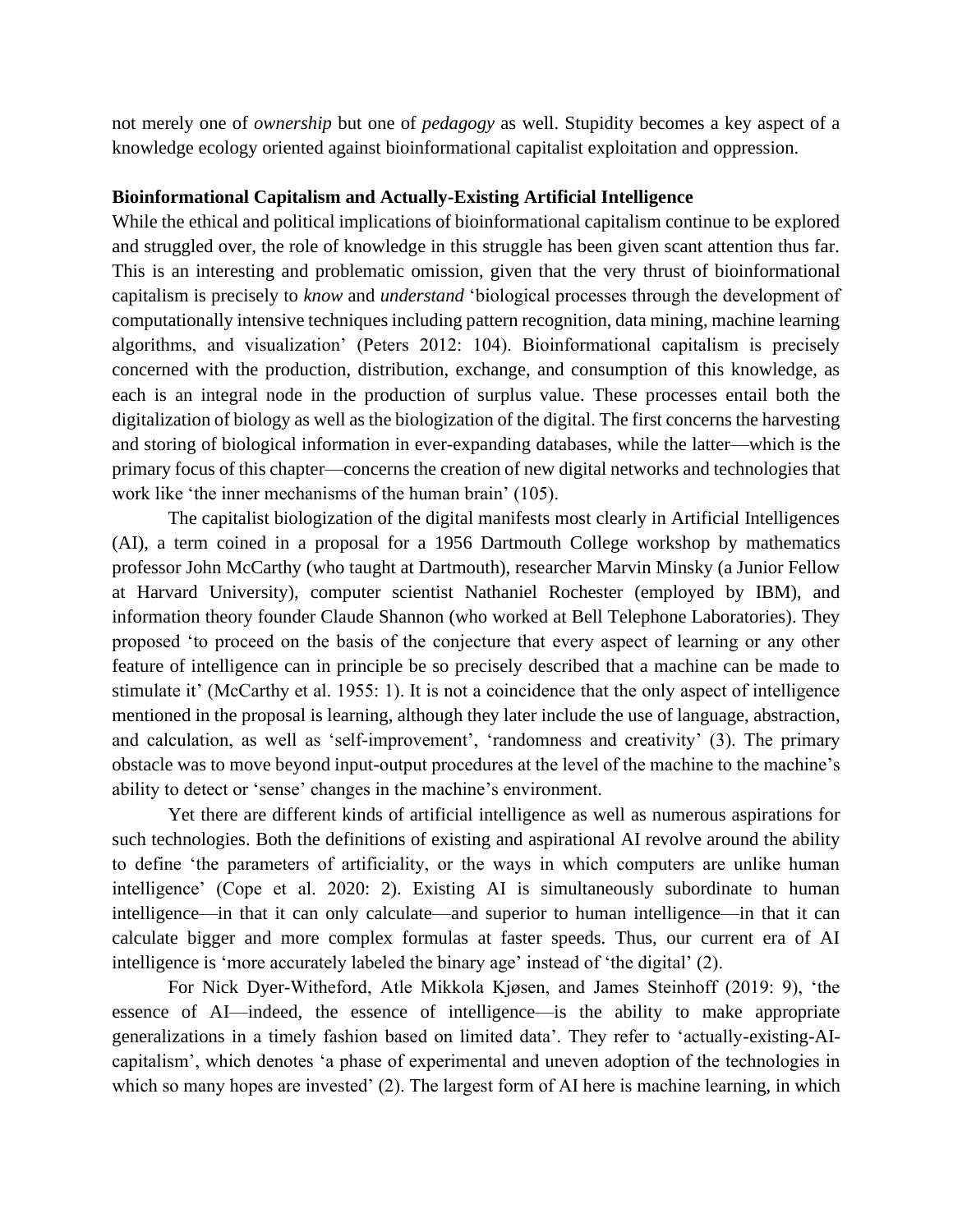machinery takes in data, processes it, builds models on it, and uses these models to make predictions. Some forms of machine learning entail 'deep learning', in which networks do the aforementioned while at the same time continually modifying the weight given to different factors of data.

To speak of an *artificial* intelligence is to restate and re-entrench its distinction and separation from *non-artificial* or *human* intelligence. Thus, another problem is to what human intelligence refers at any given moment. One result is the 'AI-effect', whereby 'as soon as AI can do something, it is no longer considered to require intelligence' (9). The artificial-human divide changes, although there hasn't been sufficient inquiry into what counts as intelligence in the first place. If one can't make calculations, abstractions, or predictions based on data, are they *neither* machine nor human? More fundamentally problematic on our reading, however, is the very desire to render the human visible in order to biologize the digital. Capitalism has *always* been driven by this desire. We should remember that capitalism only grew into a proper mode of production with the development of large-scale industry and machinery, or when capital moved from the *formal* subjection to *real* subjection of labor. This transition, for Marx (1867/1967: 425), is complete as soon as 'it is now no longer the labourer that employs the means of production, but the means of production that employ the labourer'. During capital's early years it took existing forms of production (handicraft and manufacture) and only modified them under its command. The problem it confronted was that both forms of production were regulated by *labor* because the knowledges and skills required for production were held within workers themselves.

With the development of machinery, the relationship between living labor and dead labor (as manifested in machinery) is inverted such that the latter become the driving and regulating force of production. For this reason, as Marx (1939/1993: 694) wrote in his *Grundrisse* notebooks, '*machinery* appears… as the most adequate form of *fixed capital*, and fixed capital, in so far as capital's relations with itself are concerned, appears as *the most adequate form of capital* as such'. The reason machinery is the most sufficient form of capital is because it absorbs 'the accumulation of knowledge and of skill, of the general productive forces of the social brain… into capital, as opposed to labor' (694). The English translation is *appearance*, but as Mario Tronti (2009: 179) observes, Marx actually wrote *erscheinen*, which is translated as *appear*, but often 'should be translated as "presents itself", a meaning very close to the verb "to be"'. In other words, the appearance isn't an ideological distortion we can clear away but works on the very *ontology* of the process. It is, after all, workers who *produce* machinery.

Yet the fact that machinery regulates the production process is both an appearance and a reality, as anyone who works machinery will confirm. Nature doesn't produce machinery: 'they are *organs of the human brain*, *created by the human hand*; the power of knowledge, objectified' (706, emphasis in original). Within these pages between the sixth and seventh notebooks, Marx introduces the concept—written in English—of the 'general intellect,' which refers to the extent to which 'general social knowledge has become a *direct force of production*' (706, emphasis in original). While there are important debates over the general intellect and the contradictory tendencies Marx charts in these two notebooks (where fixed capital produces wealth and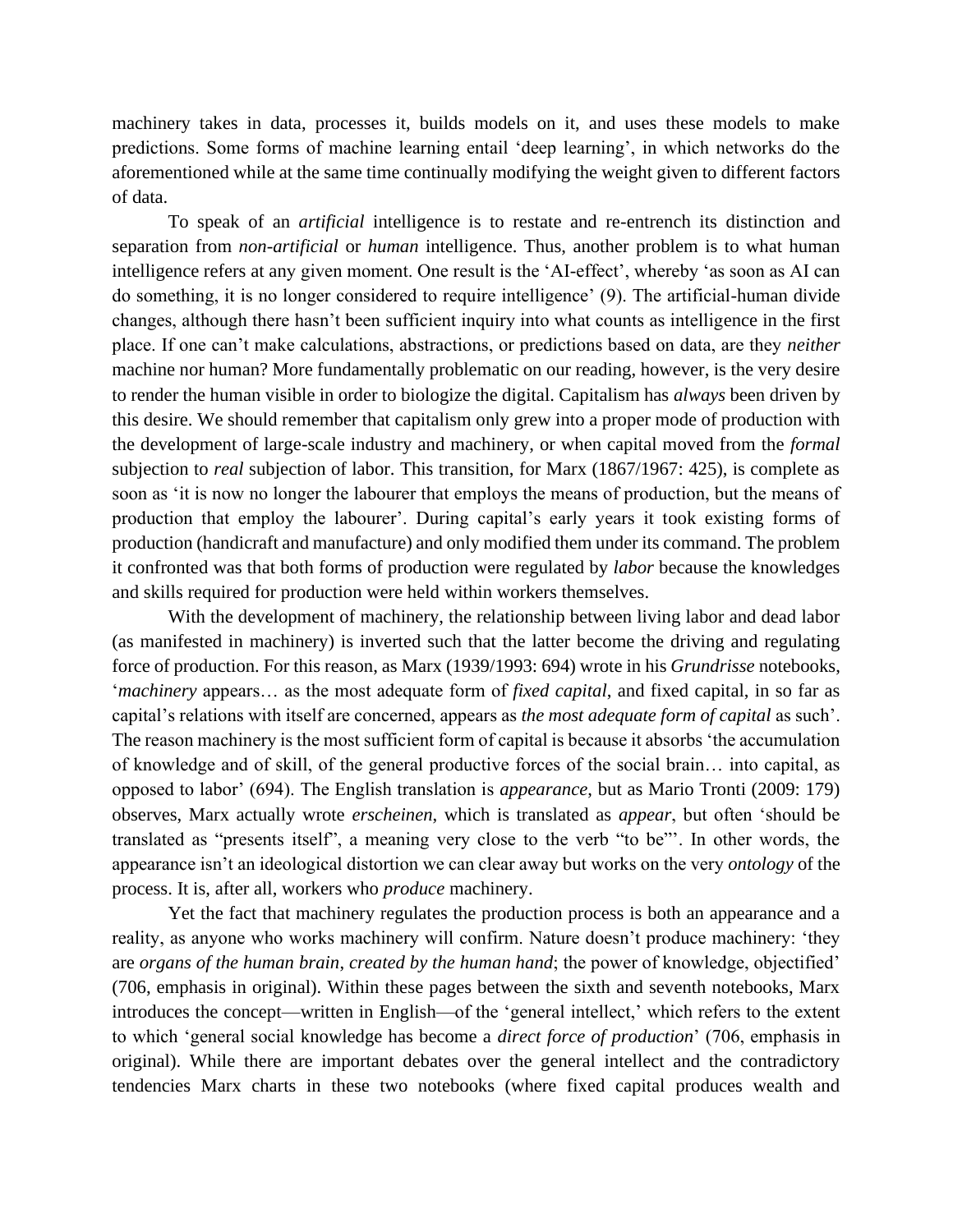undermines labor-time as the source of value while at the same time forcing workers to work longer hours under worse conditions), there are two that interest us here.

One is Paolo Virno's reconceptualization of the general intellect under contemporary capitalism. For Virno, while the general intellect is composed of *particular* knowledges, ideas, capacities, inclinations, and so on, he puts his emphasis on the *generality* of the general intellect. The *particular* manifestations of the general intellect, that is, are less important than the *general* capacities of the intellect. Rather than designating 'the aggregate of the knowledge acquired by the species,' the concept indicates 'the *faculty* of thinking; potential as such, not its countless particular realizations' (Virno 2004: 66). The resources of the general intellect include 'the faculty of language, the disposition to learn, memory, the capacity to abstract and relate, and the inclination towards self-reflexivity' (Virno 2007: 6). In other words, Marx fixed the general intellect in machinery, but Virno insists it is also a part of the overall social totality and finds its most adequate expression in the human.

Dyer-Witheford, Kjøsen, and Steinhoff (2019) find Virno's reconceptualization too anthropocentric by noting that these human capacities can be properties of AI. AI machinery possesses the ability to manipulate language, to cooperate, and to produce and negotiate infinite combinations of concepts and models. And while AI can't 'feel', it can nonetheless 'interpret feelings as data' (66). Missed in this critique is a definition of communication, however. This leads us to David Harvey's (2019: 97) recent observation of Marx's general intellect, which is that Marx's use of the concept is only focused on particular forms of 'knowledge and mental capabilities' that can be 'incorporated into the fixed capital of production of value so as to raise the productivity of labour to the point where labour, the agent of value production, becomes redundant'. Harvey smooths any gap between Virno's concept of the general intellect and the aforementioned critique because he notes that the general intellect is open to any knowledge that *can* be embodied in fixed capital. The flipside is that 'all those knowledges that cannot be embedded in fixed capital are irrelevant' (97). More than that: they are *anti-values*.

Under capitalism, value is a constantly expanding process in which value is produced, circulated, and realized through purchase and consumption. Any interruption or blockage results in *non-values*, while anything that blocks the movement of value is an *anti-value*. Tronti's (2009: 254) strategy of refusal consists in 'the organisation of the working-class "No": the refusal to collaborate actively in capitalist development, the refusal to put forward a positive programme of demands'. By refusing to advance demands, the aspirations of the working-class can't be absorbed into or accommodated by capital. Such refusal also entails the refusal of intellectuality itself. 'There is no culture, no intellectuals', he writes, 'apart from those who serve capital' (254). Put differently, the production of *anti-value* is the production of *stupidity* as the other of the intellect. This is exactly the issue that Dyer-Witheford et al. (2019) avoid insofar as they uncritically accept capital's definition of intelligence as that which operates according to capitalism's demands of *timeliness* and *productivity*. Indeed, throughout their book they equate intelligence with the ability to perform.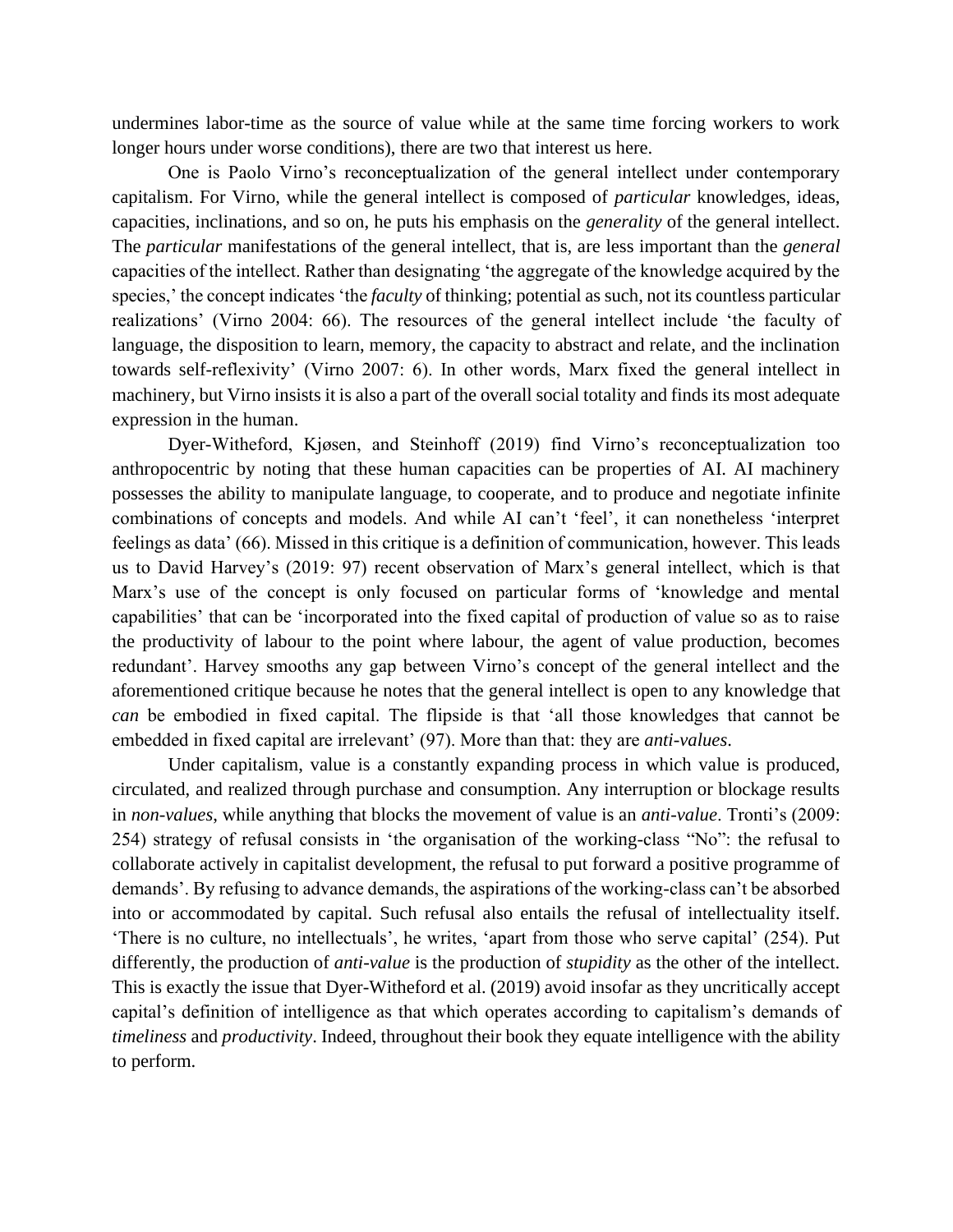#### **Disabling Capital**

We return to stupidity as anti-value at the end of the chapter, and for now delve deeper into capital's insatiable desire for intelligence and demands for communicability, articulation, and visibility. We will feel the oppressive outcomes of capital's lust for intellect, and thereby animate the importance of refusing it all together. We can understand many activist disability groupings and individuals as the vanguard of such refusal, embodying Tronti's 'No'—whispered everywhere amongst the working people. Disability, an exceptionally broad category, presents alternative ways of being, thinking, and living that repel capital's desire for intelligence and communicability, productivity and visibility. In many ways, the 'severity' of disability revolves precisely around the *degree* to which one is slow, unintelligible, and can or cannot meet the demands of productivity under capitalism. One of us, for example, is medically diagnosed with learning and behavioral disabilities, but does not identify as disabled because they don't experience their exploitation and oppression under capitalism as a determinant factor in their lives. Generally speaking, however, disability is subjected to a burning scrutiny under the lens of bioinformational capitalism, however. Organic-digital technologies (Peters et al. 2020: 4) are directed toward their biological materiality, as capital marches forth to control and conquer the material basis of labor (Peters 2012: 98). The working people's biology can either enable or disable the production of surplus value, which explains this emerging capitalism's obsession with disabled biologies. Rather than relegate disability to the margin, it is salivated over, understood, exposed, and strip searched for new reservoirs of value.

Capital's twenty-first century obsession with bioinformation leads back to its desire for intelligence. Saturated with capital's aims, intelligence adopts an arrogant view toward the unknown, and becomes synonymous with answering questions, eliminating confusion, and mastering certainty. It also allows for communication: which constitutes the means of production for the immaterial economy, and has become hegemonic within the totality of capitalism (Ford 2020: 104). Immaterial commodities such as language, codes, data, and ideas constitute a vortex for capital. The global north harbors this hegemonic center, where you will find the babbling, articulate worker of the communicative age rather than the silent worker of the industrial age. As the north deindustrialized, it pushed the silent subject into the margins of the global south: pointing to how the demand for intelligence and communicability affects the global working class in gradients. But increasingly, everywhere, working-class jobs revolve around engaging in conversation and collaboration with customers, coworkers, and management. Even the culture is dominated by raving news anchors, debating experts, talk shows, podcasts, devil's advocates, and hot takes: the demand to speak and *feel* intelligent is overwhelming.

Capital lusts after intelligence and communication because, on the one hand, these are its hegemonic means of production. On the other hand, articulation helps make the unknown known. Communication skills are developed within the multitude to 'empower' us to speak aloud innermost thoughts, hopes, and dreams: rendering our secrets transparent to the eyes of capital. Only that which is expressed can be surveilled, controlled, and appropriated. We serve capital by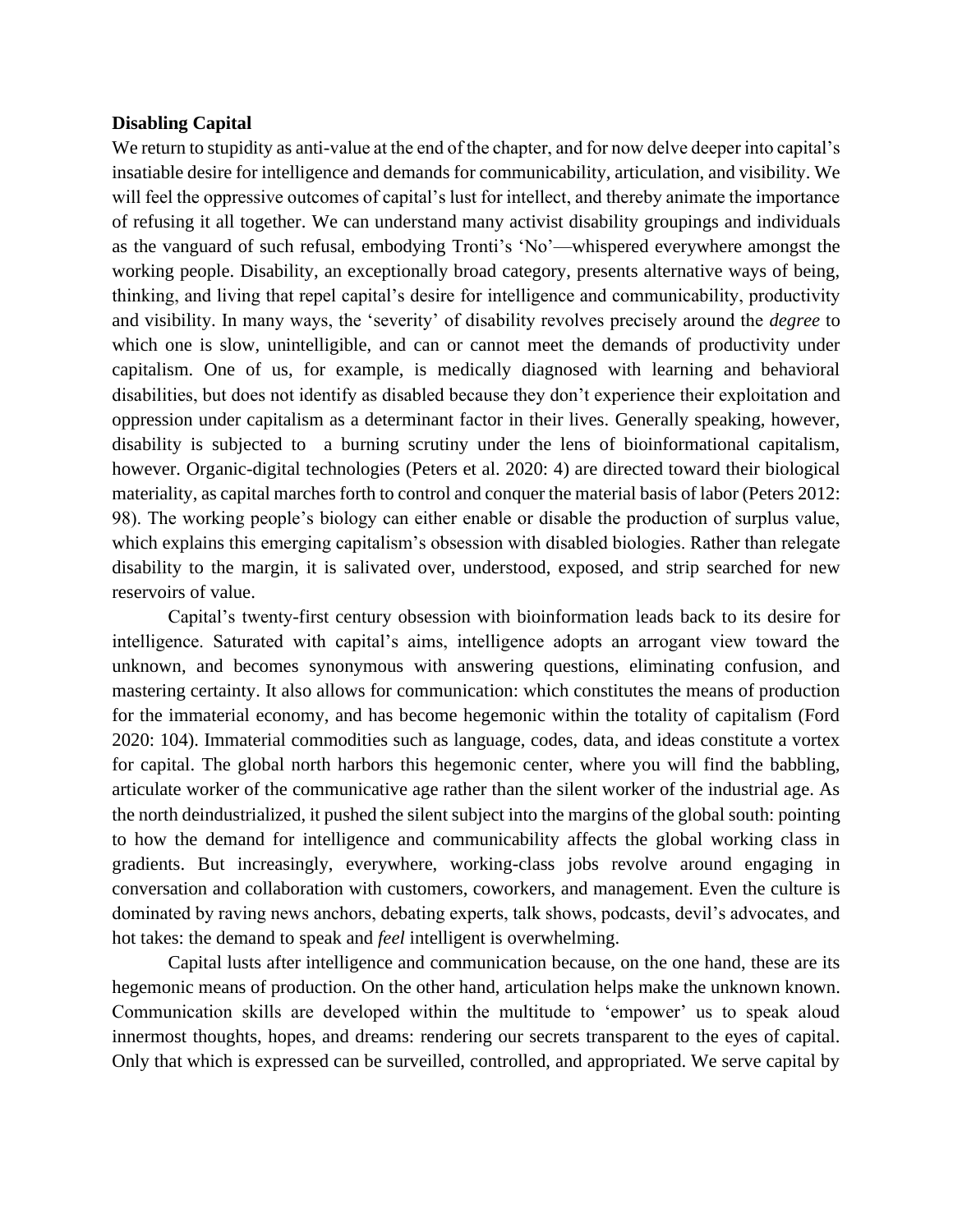turning the multitude inside out. However useful intelligence has been to capital, that much more destructive stupidity has been to it.

Stupidity is weaponized by those who are unknowing and will not communicate, who are mute and will not cooperate, who are slow and will not hasten. Capital has no use for lost, wandering subjects whose knowledge and intelligence cannot be recruited against labor (Harvey 2019: 97). Neurologically different, disabled people stand in the way of capital's drive for surplus value, for which they face an intense oppression. Under bioinformational capitalism, disabled knowledges and biologies are slated for annihilation and extraction.

#### **Feel The Oppression: The Bioinformational War on Autism**

Of particular interest to our research and organizing agenda against bioinformational capitalism are disability labels and diagnoses that are or entail the label of 'intellectual' disability. Autism is one particularly important example. Around the same time that bioinformational capitalism was emerging in the neoliberal world, an 'autism epidemic' was announced by every major institution in North America. In Anne McGuire's (2016) historically specific study of autism as a neoliberal cultural phenomenon, we feel the effects of bioinformational capitalism on autism—one concrete example of disabled life.

In the early 2000s, autism was suddenly on the lips of the president, of news anchors, medical experts, celebrity psychologists, doctors, and school board trustees. As diagnoses and cases of autism surged, the public was warned about this latest form of stupidity that was seizing upon the (white, middle-class) children of America. The reason this warning is attached to children is because children, as opposed to adults, can still be good investments. McGuire (2016: 19) recalls that autism was labeled 'a biological problem necessitating a biomedical solution; an illness needing to be stopped, cured, fixed, eliminated'. Nongovernmental organizations amassed millions from wealthy donors to fight the disorder. Autism  $Speaks<sup>1</sup>$  became the largest and richest advocacy organization, and till this day, adopts the puzzle piece as its logo: symbolizing bioinformational capitalism's approach to the working body as a puzzle to be solved: to be taken apart and reassembled. Autism Speaks leaders summarized the violent, anti-disability atmosphere of this time perfectly when they announced 'a federal declaration of war on the epidemic of autism' (World Heritage Encyclopedia 2006).

During this 'war', autistic people themselves were hardly consulted: their experience and knowledge of autistic life and being was precluded. This follows the long history of the oppression and exclusion of disabled people, which coincides with the long history of the construction of 'intelligence' and also 'whiteness' and even 'citizenship'. As Anna Stubblefield (2007) notes, 'the possession of intellect, defined as the capacity to produce civilization, has been the principal distinction drawn by white elites to mark the difference between white and nonwhite races' (169). In the service of racial capitalism, research was designed to measure intelligence, but those researching believed in the intellectual superiority of the white race, and so this was the standard to the tests themselves. Accordingly, those labeled as 'disabled', 'feebleminded', 'idiots', nd so

<sup>1</sup> See [https://www.autismspeaks.org/.](https://www.autismspeaks.org/) Accessed 2 June 2021.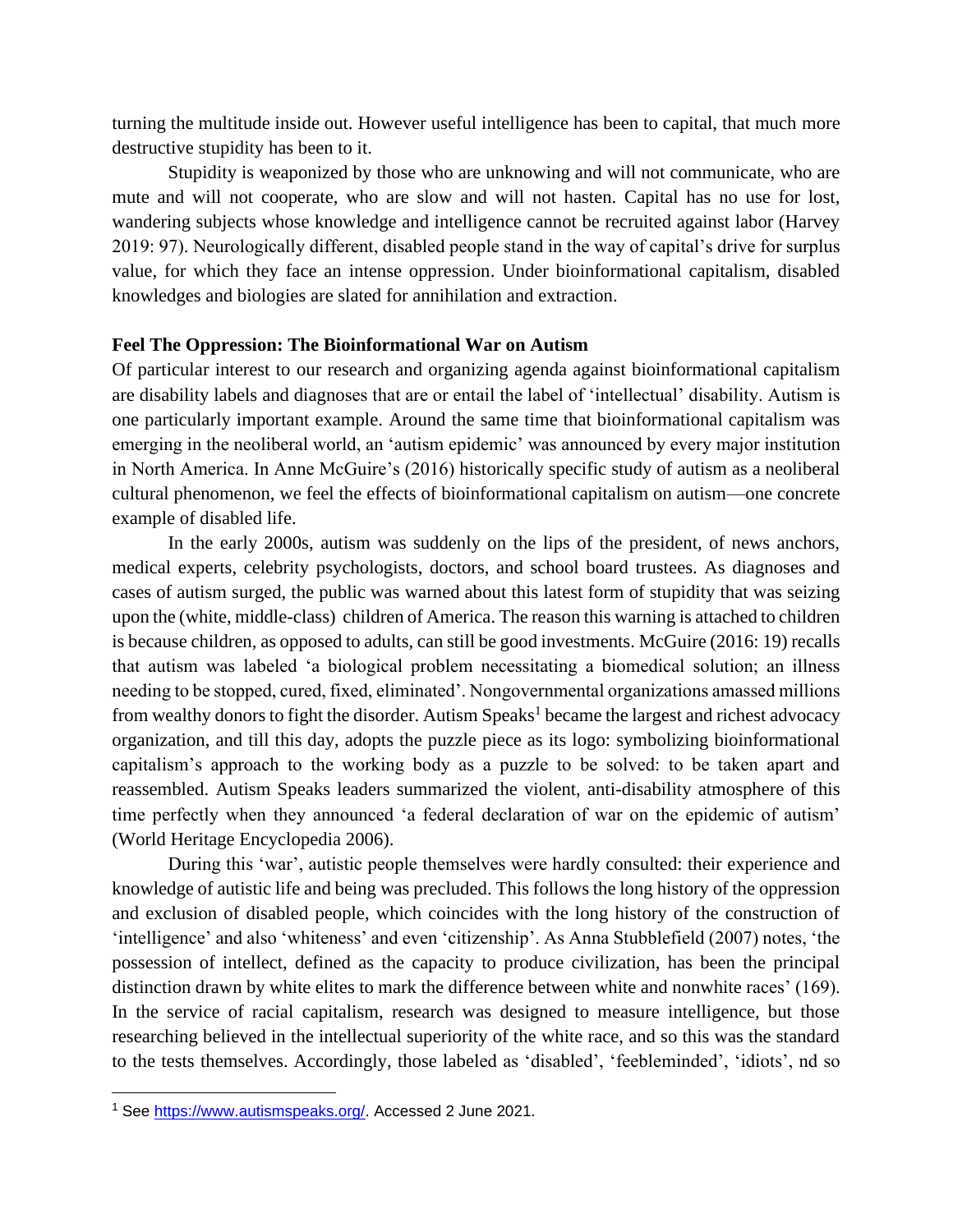on, were *necessarily* spoken *for* because they were constructed as *lacking* the ability for self- and collective-determination. Relative to autism, non-autistic parents, relatives, professionals, politicians, and "advocates" from corporate-style nonprofits '[understood] themselves as speaking on behalf of autistic people' who had no rationality, credibility, or truth (McGuire 2016: 20). Advocates harnessed financial powers to launch a campaign aimed at remaking autistic children's nature—to separate them from their disability by any means necessary, at as early an age as possible.

One of the popular mechanisms was 'person first language.' Advocates would insist that people use the phrase 'person with autism' rather than 'autistic person' because the latter was, somehow, insensitive (187). While the new phrase seems banal, McGuire attests that it 'plays an important role in supporting the dangerous biomedical presupposition that autism is somehow separate and separable from a person "with" it' (227). It performs a separation of a person and their embodied way of being, and simultaneously makes disability an insult. These moves necessarily dehumanized disabled people, as Sinclair (1990) contests:

I can be separated from things that are not part of me, and I am still the same person. I am usually a 'person with a purple shirt,' but I could also be a 'person with a blue shirt' one day, and a 'person with a yellow shirt' the next day, and I would still be the same person, because my clothing is not part of me. But autism is part of me.

Like Sinclair, many disabled people claim their disability as part of their identity. Many push against the process of dehumanization and depersonalization they are subjected to by bioinformational capitalism, and draw solidarity to other identity contexts. For instance, we would not say 'person with Indianness' over 'Indian person'; or 'person with womanhood' over 'woman.' A person is inseparable from their own subjectivity, and any attempt to wrench them apart opens doors to a host of justifiable violences. Again, however, because disability is such a broad category, there are a range of ways disabled people choose to refer to themselves, decisions that are historically, singularly, and locally contingent.

These injustices have come in many forms. We may look to the vast biomedical industry that has emerged to 'cure' autism for some examples. McGuire (2016) documents the wide variety of treatments and therapies that compromise this industry: behavioral programs and schools, neurofeedback therapies, speech and physical therapies, social skills therapies, electric shock therapies; as well as pseudoscientific therapies such as holding therapy and chelation treatments which can be described as nothing short of torture (127). Even the most mainstream behavioral therapies are coercive in that they remake a child's innate nature. Autistic children cry all day in behavior therapies and schools, as their comfort zones are violated and their boundaries crossed. They kick, scream, and revolt when they are asked to hold eye contact, sit still, speak clearly, and obey instructions. While 'services' like these are cloaked as ethical and helpful, in reality, they are coercive and non-consensual: aimed at aligning autistic, capital's demands for efficiency, intelligibility, and productivity..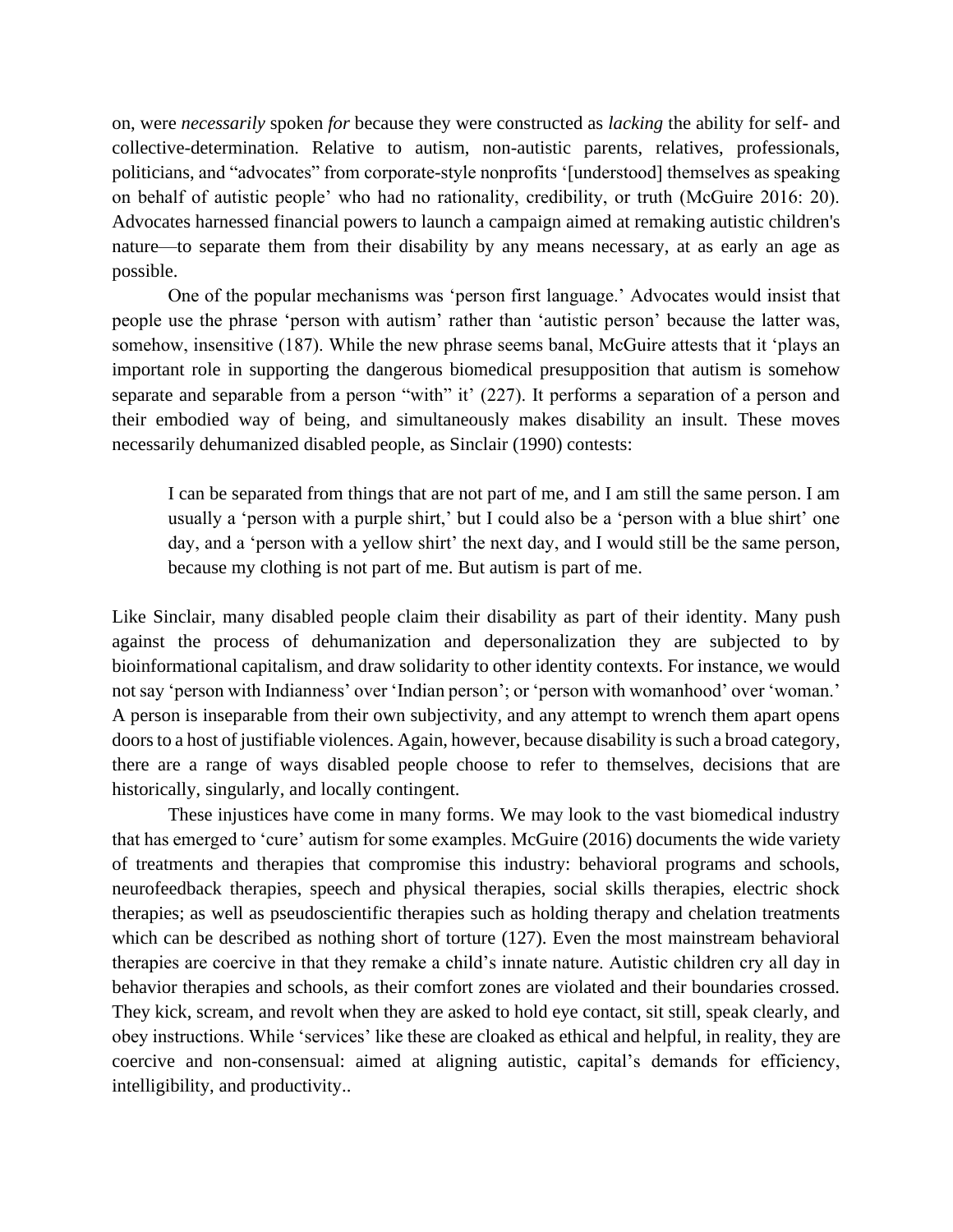Violence against autistic people is normalized and is expressed most extremely in the high rates at which they're murdered with relative impunity. They are murdered most often by their parents, family members, or the police. Every year, a Disability Day of Mourning is held to mourn the loss of hundreds of people with disabilities who are killed each year by their own families (Autistic Self Advocacy Network 2017). In her study, McGuire (2016: 195) collects a lengthy list of names, dates, and details of autistic children who were killed by their parents to 'gesture toward the violent materiality of a cultural desire for "life without autism"'.

Of the many cases, let us look at that of Katie McCarron from Morton, Illinois. Three-yearold Katie was suffocated to death with a plastic garbage bag by her mother, Dr. Karen McCarron, in 2006 (McGuire 2016: 197). McCarron said that when she first found out about Katie's diagnosis, she cried. She became determined to cure Katie of her autism. 'She was not learning at a rate I would expect', McCarron confessed, 'Everything I tried to do didn't help her' — referring to behavioral schooling (206). At her testimony, McCarron said: 'I loved Katie very much, but I hated the autism so, so much…I hated what it was doing to her…I just wanted autism out of my life' (206). At the trial, when her defense attorney asked McCarron whether she thought she was killing Katie, she said: 'No.' When he asked who she thought she was killing, McCarron answered: 'Autism' (207).

We see the violent conclusion of a desire to repress autism in Katie's murder. A separation that begins in anti-autistic language, ends in the literal. McGuire traces how violence continues when the media covers murders like Katie's, and in how the courts litigate them. The media and the courts systematically sympathize with the perpetrators, and locate original blame within the autistic child themselves (McGuire 2016: 207-208). They claim that the root cause of the murder is the victim: something that plays out in filicides as well as police murders. When mourning the loss of autistic victims, Autistic Self Advocacy Network explains that the pattern of violence 'starts when a parent or caregiver murders their child or adult relative with a disability and continues in how these murders are reported, discussed, justified, excused, and replicated' (Disability Day of Mourning 2021).

Anti-disability violence serves to uphold the hegemony of intelligence and communicability, which provide the means of production for the totality of capitalism (Ford 2020: 104). This violence has helped the emergence of bioinformational capitalism, which has found lucrative reservoirs in the effort to destroy uncooperative biologies. A central mission of nonprofits like Autism Speaks was securing funding for biomedical and biodigital 'forms of research looking to cure autism and/or eliminate autistic ways of being' (McGuire 2016: 57). As this emerging capitalism develops deeper into the twenty-first century, its orientation to disability has undergone important updates.

#### **Spectrums Of Disability: Biological System Upgrades**

In 2013, the American Psychiatric Association (APA) released the fifth edition of the Diagnostic and Statistical Manual of Mental Disorders (DSM). The new release redefines autism as 'Autism Spectrum Disorder' in a move that belies the system's shift towards spectral thinking. McGuire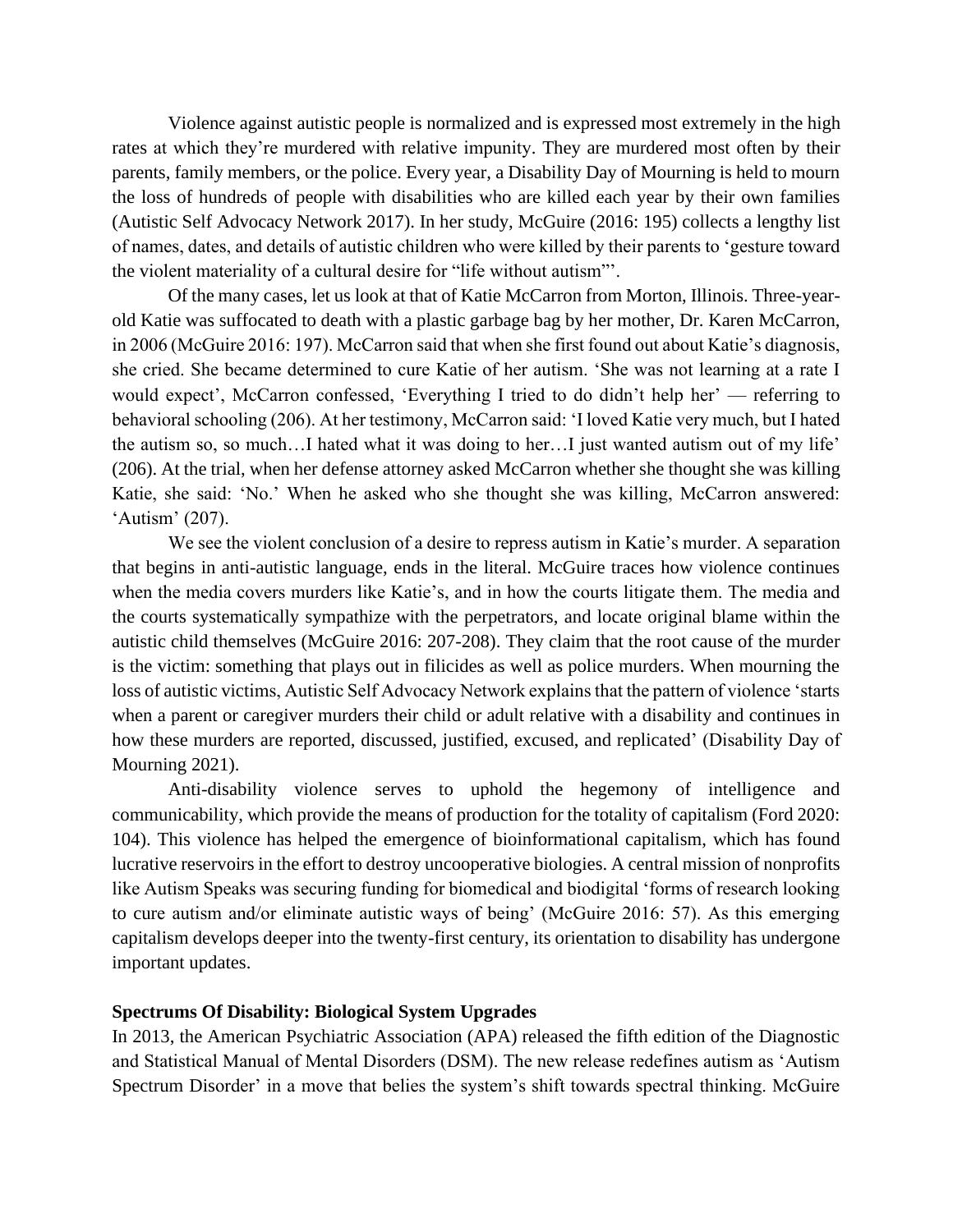(2017: 403) defines spectral thinking as 'the understanding that our bodies and minds exist on sliding scales anchored by oppositional poles of health and illness, normalcy and abnormalcy'. Defining autism as a spectrum marks the 'beginning of psychiatry's migration away from strict categorical approaches to diagnosis, where disorder is either present or absent, and toward dimensional approaches, where disorder is measured by degree'. Although at first this may seem like a liberalizing and positive development, McGuire (2017) argues that it instead increases the surveillance and control of disabled life, and feeds into bioinformational capitalism.

Spectrums rope more people into a disability diagnosis, and 'empower' them to slide up the scale of ability. A narrative of 'upward mobility' is initiated, without questioning the premise of what is 'up' and why it is desired (McGuire 2017: 418). It is an 'inclusive, optimistic, and highly lucrative narrative of improvement, recovery, and resiliency' that feeds into an 'economy of debility and capacity' (418). As Jasbir Puar (2012) observes, 'Debility is profitable to capitalism, but so is the demand to recover or overcome it' (154). Bioinformational industries profit from the need for subjects to recover from abnormalities of unproductiveness. Peters (2012: 105) explains that genomic capitalism, harnessed with a new generation of information processing, comprises a bioinformationalism which 'expresses a new kind of utopian perfectionism about the possibilities for a new age of genetic self-renewing capitalism that is capable of programming itself'. Contemporary innovations in genetic engineering, prenatal genetic testing, pre-emptive health screening, and stimulation of fetal brain development all aim at biomedically preventing disability before it arrives. Innovations in brain imaging, highly personalized diagnosis and treatment protocols, early intervention services, and therapeutic remediations aim at repressing disability once it does arrive. Further than enabling this 'economy of debility and capacity', the spectrumization of disability also urges people to increase self-surveillance.

A culture of surveillance and control is enabled in the effort to forge new subjectivities. 'I argue that notions of spectrum are giving birth to a unique brand of neoliberal subject', McGuire (2017: 418) writes. This novel subject performs incremental and 'ongoing (read: unending), acts of (self) surveillance, production and consumption' to coerce themselves up the sliding scale of 'bodily value' (418). Following Robert McRuer, McGuire understands 'the good spectrum subject' as 'one who possesses the capacity, flexibility and capital to move along the pathological gradations of a continuum that is always and forever oriented toward compulsory normativity' (418). The multitude is made to regurgitate itself in the image of capital, annihilating disability in the process.

At the same time, the system also codes itself for regeneration. Bioinformational selfrenewal is witnessed in a curious alteration to the DSM's title. McGuire (2017: 408) notices that '[w]hile the first four editions of the DSM use Riman numeral designators (i.e., DSM-II, DSM-III etc.), the fifth edition uses an Arabic number "5"'. Instead of DSM-V, it was released as DSM-5, or perhaps what they really meant: DSM-5.0. 'With the help of digital technologies, according to the APA, we can expect to see a DSM-5.1, 5.2, etc. Updates to the manual will now be ongoing, incremental—more like system updates/upgrades' (McGuire 2017: 408). Like cellphone operating system updates—OS 14.1, 14.2, 14.3—which fix bugs and install new ones, bioinformational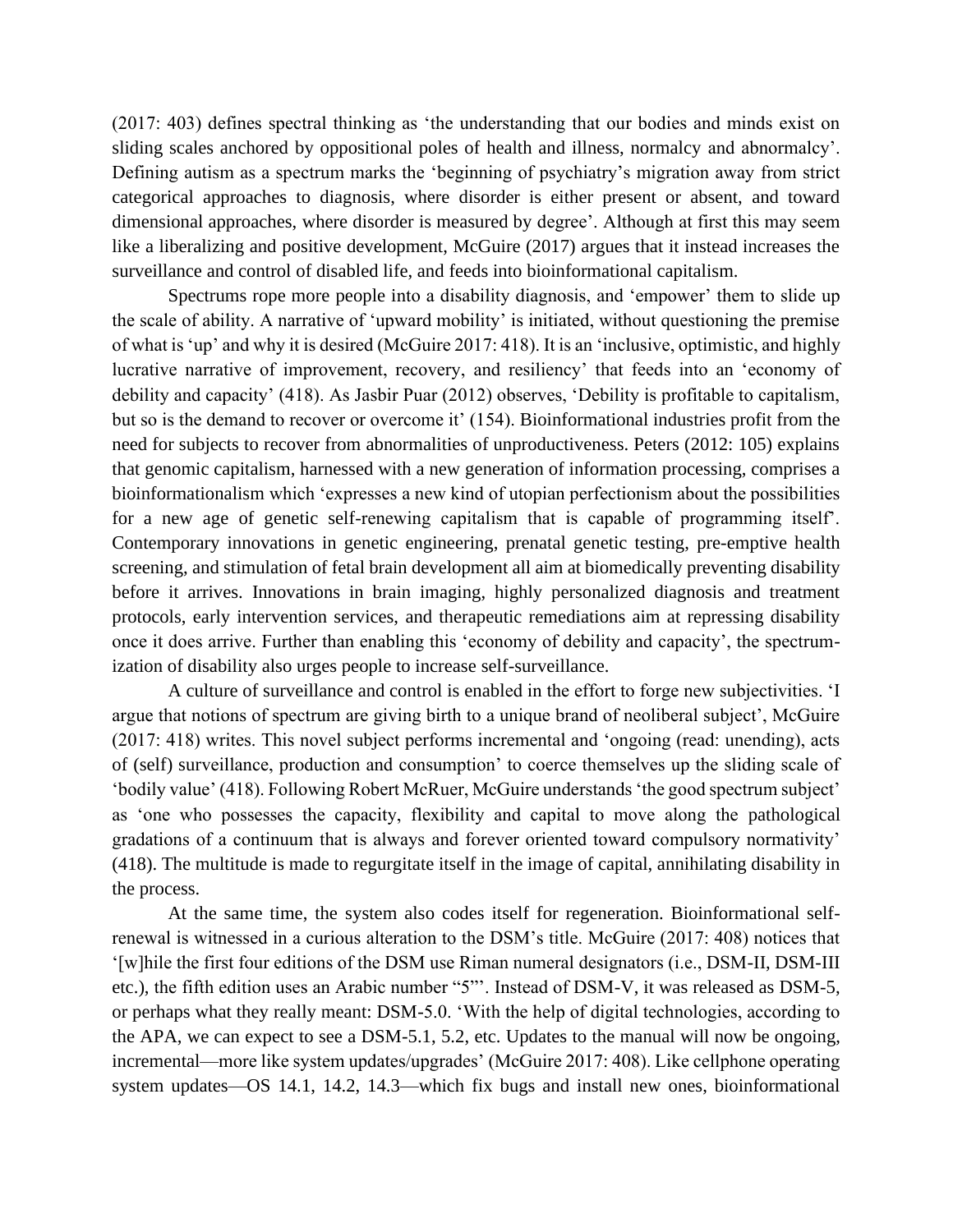capitalism too will spontaneously update and upgrade the multitude. The APA says that 'Ongoing revisions of DSM-5 will make it a ''living document," adaptable to future discoveries in neurobiology, genetics, and epidemiology' (DSM-5 2013: 13). The DSM itself becomes 'a selfreplicating organism' (Peters et al. 2020: 6) on the orders of bio informationalism. The bio and digital fuse, necessarily making disability their central target. We have also witnessed a 'thickening of the DSM'—which has expanded from 500 to a thousand pages over the last 30 years (McGuire 2017: 405-406). Individual diagnostic categories are expanding and 'more and more detail is going into describing the minutiae of individual disorders' (406).

The 'epidemic' of autism could instead be interpreted as the 'epidemic' of bioinformational capitalism's war against opacity and unintelligibility. Indeed, Hanna Ebben (2008) writes that the 'epidemic' is based on the 'desire to recognize the undesirable,' which is 'manifested through ways of perceiving that assume that autism and disability appear to people, and that such appearances need our urgent consideration in order to prevent further spreading of assumed pathologies' (160). Put differently, this is the desire for visibility and articulation for, as every minutiae of disability is exposed to the eyes of capital, the demand for visibility and transparency is realized. These are the consequences of embodying the multitude's challenge to intelligence and communicability. The oppression of disabled life animates the importance of refusing this desire. It animates the importance of developing an anti-capitalist and disabling knowledge ecology that can resist in the age of bioinformaionalism. Stupidity will be a key aspect of the alternative knowledge ecology and can assist in the struggle toward socialist and anti-imperialist horizons. This, however, will depend on our insistence that stupidity is divorced from and not in a relation with intelligence and knowledge, for as long as they two are approached as intertwined, the former will always be a means to generate the latter.

#### **Disability And Stupidity as Anti-Imperialist Resistance**

At this point, we want to pause for a moment to consider stupidity's specific challenge to imperialism. As a form of capitalism, imperialism too has saturated pedagogy: rendering it not only productivist, but also colonial. We may notice colonial tones in how we often talk about learning: 'mastering' a subject, 'discovering' a new theory, 'exploring a topic.' The learner is imagined as a conquistador invading indigenous unknowns, discovering new lands, ripping the veil off of exotic people, and dragging everything into the light of scrutiny.

As inhabitants of the unknown, disabled and colonized people are taken to war. Across many histories and timelines, empire has waged war against indigenous people. They are mined for value by mechanisms that measure and quantify formerly inaccessible sources of profit (Moore and Robinson 2016: 2779): searching for new markets and natural resources. This is the reason why anti-colonial and decolonial struggles have long protected their unknowns, insisting on inaccessibility of their knowledge systems. Indigenous peoples of Asia, Africa, and the Americas have lived and died in the name of blocking access to their ancestral lands and knowledges. They were right to, for the moment European hands touched their ancient knowledges of medicine, diet,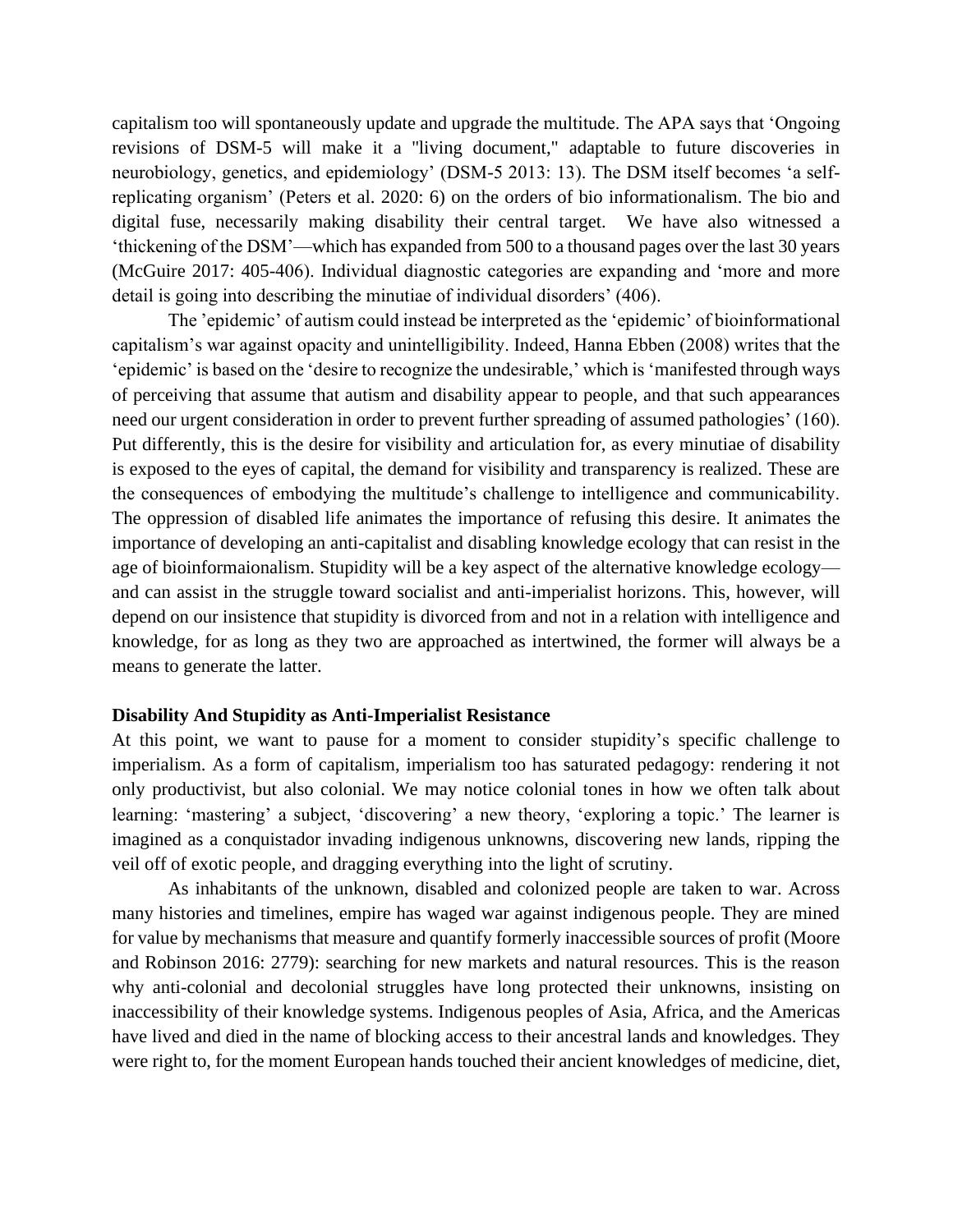agriculture, geography, technology, language, and culture, they evaporated immediately into the profit motive.

Instead of mimicking imperialism's arrogance toward the unknown, we require forms of knowledge that allow the unknown to simply *be.* A knowledge that can accommodate confusion, uncertainty, and lack of productivity. Not beholden to a profit motive, socialist knowledge is peaceful toward disability, and is comprised of stupidity. An example and practice of stupidity as anti-imperialism may be found in Beth A. Ferri's (2018) account of her autoimmune illness.

Ferri is diagnosed with a rare blood disorder called chronic autoimmune neutropenia (12). She explains that doctors always describe disease by using war metaphors. Contagion is posited as an external enemy, a terrorist, who must be defeated before it invades. Disease talk invokes 'legacies of war and empire' that rely on 'ideologies of strength and conquest' (2). At this point we are naturally reminded of the war on autism—yet another instance of disability imperialized. Autoimmunity, however, poses a paradox to the imperialist narrative. It forces a shift in the discourse from concern over an external terror to that of internal terror: as Ferri puts it, 'invisible sleeper cells hidden inside the body waiting to strike' (11). Living with an autoimmune illness herself, however, Ferri feels misrepresented by the war metaphors.

She and other autoimmune people describe their biologies in ways that are more 'confounding' than internal warfare (13). They flirt with alternative metaphors such as foolishness, mystery, and paradox. Ferri (2018) offers testimony of one blogger with Crohn's Disease who calls his immune system a 'tool.'

One day he was checking over things and when he got to my digestive tract he was all like, 'Whoa, whoa, whoa. What the hell is going on here? You guys are infected!' And my digestive tract was like, 'What the hell are you talking about. Are you drunk again?' And, so my tool of an immune system sets about 'CURING' my NOT sick digestive tract (13).

This confused biology sometimes leads its person down painful, chronic paths, and sometimes down comical ones. An acknowledgement of confusion, and self-awareness of incompetence feels more accurate to the blogger. Ferri herself offers another metaphor for her biology: that of fantasy and mystery. She writes:

Alternative metaphors like *mystery* or the experience of Alice from the novel *Alice in Wonderland*, who finds herself in a curious new world after falling down a rabbit hole, highlight a common experience of living with an autoimmune disease—one that is very much outside of discursive certainty and medicine's preferred biomedical frameworks of cure (Ferri 2018: 13).

Here, biology finds itself in a state of dreamy stupor: wandering through an inexplicable scape (the unknown) after losing all sense of place and time. In this mystery, there are more questions than answers—as the wonderland exists outside of biomedical certainty. Autoimmunity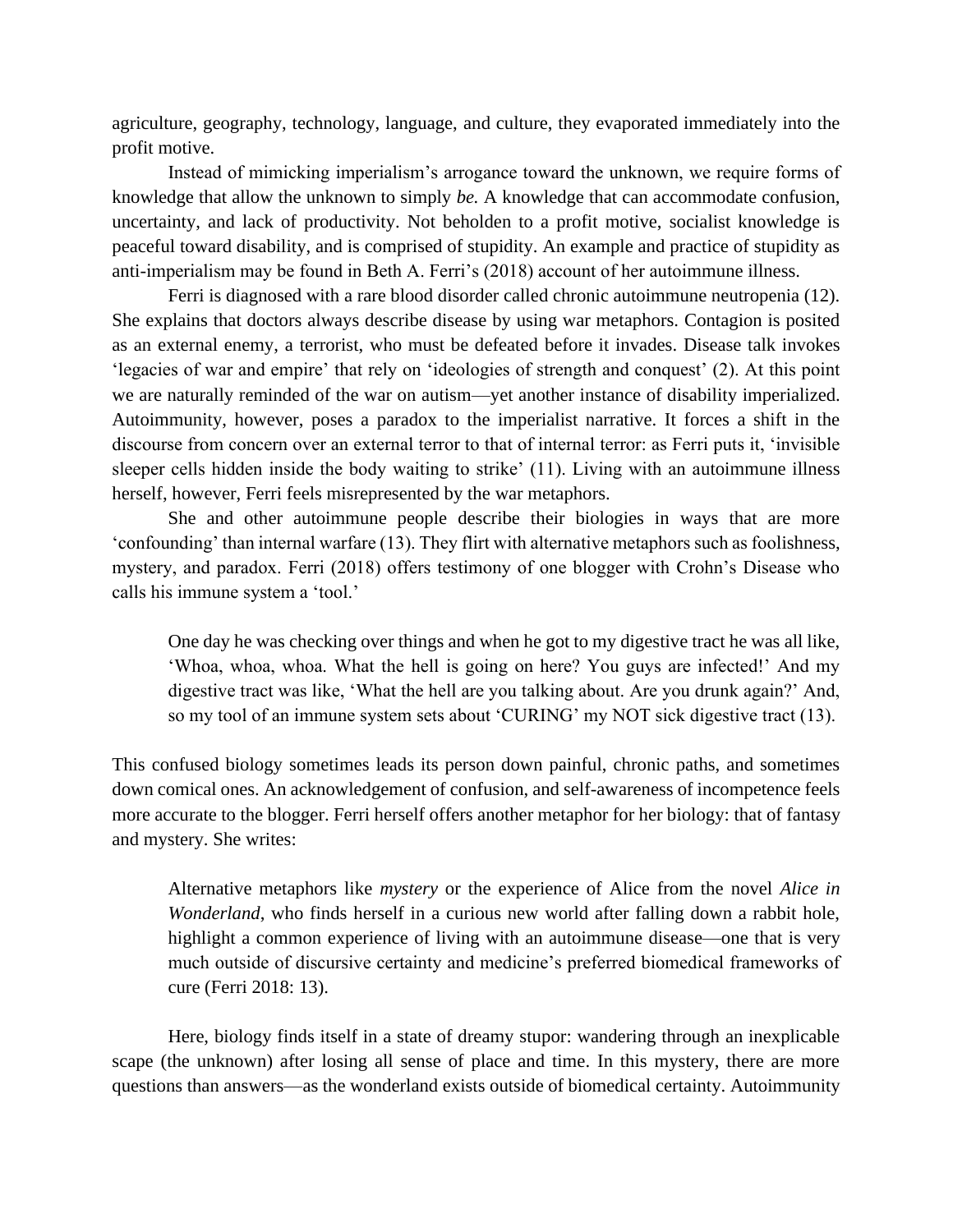might also be 'a paradox' Ferri suggests—'A self-contradiction. A contradictory self' (15). All these metaphors offer alternative ways to know—stupid possibilities that lead us away from military conclusions. Confusion, mystery, and paradox are all stupid knowledges that emerge when disabled people think through their own experiences. These are all open questions that do not present any path or need to secure answers. The source of stupor's power is in its rejection of a productive pedagogy; its disavowal of intelligence. We return now, once again to stupidity's antivalue to more deeply understand its resistance to capitalism (and imperialism).

## **Organizing Anti-Value: Spreading Stupidity**

Productivist pedagogy moves from ignorance to knowledge. In the beginning of Daniel R. DeNicola's (2017) *Understanding Ignorance*, he quickly separates ignorance from stupidity. While ignorance is 'a lack of knowledge', stupidity 'is a mental dullness that indicates an inability to learn or a sustained disinterest in learning' and unreason is 'any type of irrationality, such as intentional but self-defeating actions or the affirmation of contradictory beliefs' (DeNicola 2017: 8). Learning is the fundamental movement from ignorance to knowledge, which once completed *eliminates* ignorance. The various forms of ignorance, he writes, 'may be removed or annihilated by *learning*, though different modes of learning may be necessary. The range of learning is as wide as the range of remediable ignorance' (26). The annihilation of ignorance by learning, however, remains trapped in a cycle of production insofar as learning *creates* ignorance. We learn something, and then we have a host of questions and unknowns that arise as a result, 'new knowledge has generated new questions, questions that could not have been asked previously' (184).

DeNicola (2017: 8) sums up the difference: 'Ignorance can be remedied; stupidity is intractable.' It is precisely this intractability that interests us as a form of resistance to capital's command over life and labor insofar as stupidity's intractability is an intransigent anti-value. Because stupidity can't be educated, its unknowabilty, opacity, and muteness endures beyond measure by remaining inarticulable and incommunicable. While databanks can store knowledge and knowledge's lack or absence, no technologies can quantify stupidity, nor can they discern or articulate it. Stupidity as such is the pedagogical form of working-class refusal. As Tronti (2009: 259) notes, as long as the demands of workers can be 'recognised by the capitalists themselves as objective needs of the production of capital … they are not only subsumed, but solicited; no longer simply rejected, but collectively negotiated'. When Tronti asks 'what happens when the form of working-class organisation takes on a wholly alternative content' when it 'refuses to function as an articulation of capitalist society' (295), he's posing the necessity of an alternative pedagogical logic, one that is incompatible with productivist pedagogy. In our age of bioinformational capitalism, moreover, stupidity is incalculable, incapable of abstraction, self-improvement, and innovation. We can now finally appreciate why capital's waged a relentless war against autism, why disability activism is a form of anti-capitalist resistance, and why anti-colonial and decolonial struggles have insisted on the inaccessibility of their knowledge systems.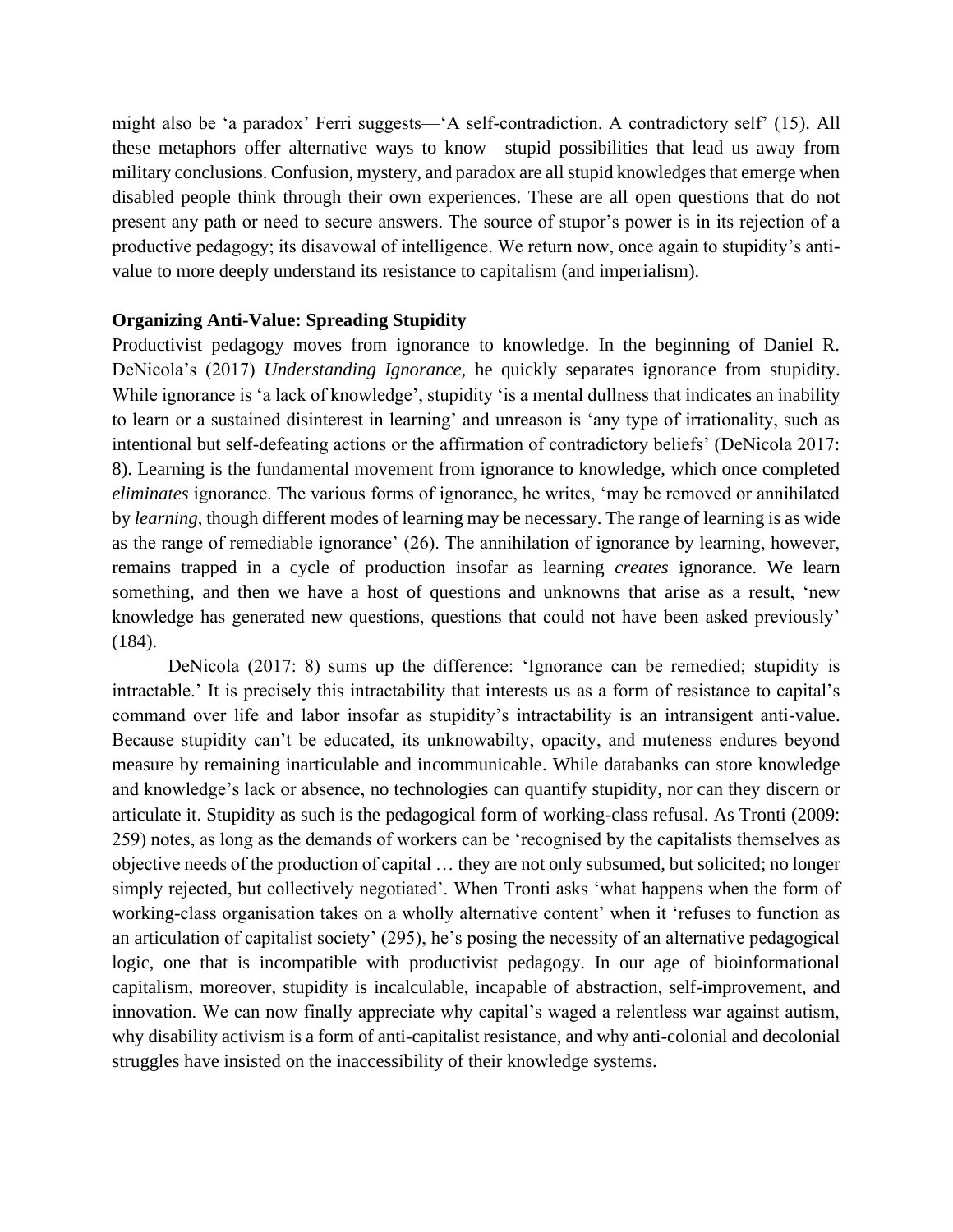We would like to end by proposing how writing can be a way of spreading stupidity, first by noting how stupidity infuses Marx's own writings, particularly his writing as research. Indeed, here it's interesting to note that just before he moves to the fragment on machines in his reading of the *Grundrisse*, Antonio Negri (1991: 139) admits he is 'always stupefied to see the power of Marx's intuitions, the extraordinary anticipations of the *Grundrisse*'. What Negri finds so useful about the notebooks is the way they perform Marx's own stupor. The research and writing, he says, is 'open on all sides: every conclusion that takes the form of a presentation of the research opens spaces to new research and presentation' (Negri 1991: 12). As such, 'there is no linear continuity, but only a plurality of points of view, which are endlessly solicited at each determinant moment of the antagonism' (13). It is telling that in the English translation of the *Grundrisse*, the title of the text remains untranslated. While it's typically translated as 'rough draft', Thomas Kemple (1995: 18) notes that another possible translation is 'ruptures-in-reason'. Even as Marx sought to articulate and present the inner logics of capital, he constellated this presentation with constant returns to stupor: by trailing off into digressions, breaking off notes at certain points, and also by leaving certain words untranslated and thereby preserving their intractable incommunicability and refusing to transform their opacity into a transparency.

We can also find such a constellation in the text most generally opposed to the *Grundrisse*: the first volume of *Capital*. While this text is Marx's magnum opus—his clearest exposition of the inner workings of capital—it is by no means defined only by articulation. In fact, the text ends, we argue, by a return to stupor. The penultimate chapter of the volume contains Marx's most succinct and categorical recounting of the transition to capitalism (as the negation of individual private property) to the negation of the negation, when the 'expropriators are expropriated' (Marx 1867/1967: 715). Yet Marx doesn't end the book here, after this clarion call for revolution, one presented in a way that could be read teleologically and even deterministically. Instead, Marx ends with a short and rather dry exposition of Ebbon Wakefield's theory of colonialism. There's no revolutionary conclusion, no call to arms, no declarations of what is to be done. The effect is to return the reader to the openness of capital and to the stupor of thought that persists within Marx's intellect. Marx returns us to a state of stupor and indeterminacy.

Moving outside of Marx and the Marxist cannon, another example of writing spreading stupidity can be found in John Cage's *silent writing*. While many scholars have debated the meaning of Cage's silence about his own sexuality, Andy Weaver (2012) focuses on how silence is blocked together with Cage's articulations. One place this shows up is Cage's 'Where are we Eating? and What are we eating?' It seems to be about Cage's homosexual relationship with dancer and choreographer Merce Cunningham, yet we don't learn about this through the poem itself. The poem merely 'catalogues a series of meals that Cage, Cunningham, and members of Cunningham's dance troupe ate while touring' (Weaver 2012: 20). Rather than confess any relationship, Cage merely lists mundane moments of their time together, producing an opaque idiom that resists visibility.

As a result, 'Cage's work shows not only *that* silence can be politically agential and challenging to the status quo, but *how* to make silence an effective tool of socio-political critique'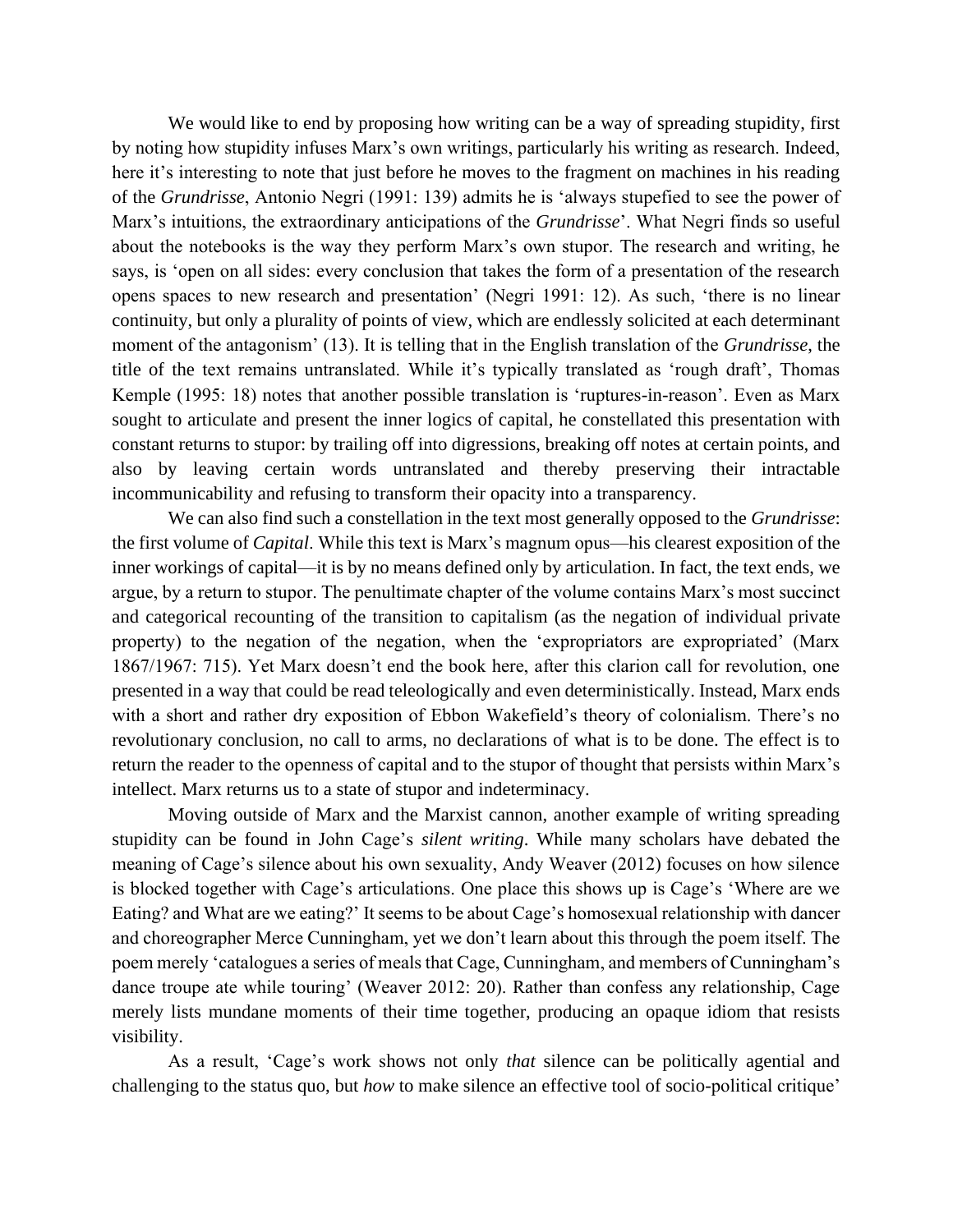(20). The idiom remains mute and opaque—we are stupid in the face of it—which is precisely its political efficacy. It remains, as Weaver puts it, 'alternative without being oppositional' (34). This is a politics that, in line with Tronti (2019), refuses to articulate a program that capital could accommodate or even understand. The alternative is a silence that we also find in Marx, but what we have in mind here is that Marx leaves us with at the end of the third volume of *Capital*, which as Althusser reminds us, ends with 'A title: *Classes*. Forty lines, then silence' (Althusser and Balibar 1968/2009: 214, emphasis in original). Instead, it's a silence that *inhabits* the form of the writing's end, one silence inaugurated not by death but by the very indeterminacy of Marx's thought.

Given capital's dynamism, however, it would be irresponsible to assert that such opacity represents a *permanent* form of anti-value. Nonetheless, in our current configuration of bioinformational capitalism—no less than its previous forms—capital's desire for visibility and transparency remains absolutely central to its regimes exploitation and dispossession as well as to its ability to command labor.

#### **References**

Althusser, L., & Balibar, É. (1968/2009). *Reading Capital*. Trans B. Brewster. New York: Verso.

- American Psychiatric Association. (2013). *Diagnostic and Statistical Manual of Mental Disorders, Fifth Edition: DSM-5*. Washington, DC: American Psychiatric Publishing. [https://doi.org/10.1176/appi.books.9780890425596.](https://doi.org/10.1176/appi.books.9780890425596)
- Autistic Self Advocacy Network's Disability (2017). Autism and Safety Toolkit: Research Overview on Autism and Safety. [https://autisticadvocacy.org/wp](https://autisticadvocacy.org/wp-content/uploads/2017/11/Autism-and-Safety-Pt-1.pdf)[content/uploads/2017/11/Autism-and-Safety-Pt-1.pdf.](https://autisticadvocacy.org/wp-content/uploads/2017/11/Autism-and-Safety-Pt-1.pdf) Accessed 4 May 2021.
- Cope, B., Kalantzis, M., & Searsmith, D. (2020). Artificial intelligence for education: Knowledge and its assessment in AI-enabled learning ecologies. *Educational Philosophy and Theory*. [https://doi.org/10.1080/00131857.2020.1728732.](https://doi.org/10.1080/00131857.2020.1728732)
- DeNicola, D. R. (2017). *Understanding ignorance: The surprising impact of what we don't know*. Cambridge, MA: The MIT Press.
- Disability Day of Mourning (2021). Home. [https://disability-memorial.org/.](https://disability-memorial.org/) Accessed 15 March 2021.
- Dyer-Witheford, N., Kjøsen, A. M., & Steinhoff, J. (2019). *Inhuman power: Artificial intelligence and the future of capitalism.* London: Pluto Press.
- Ebben, H. (2018). The desire to recognize the undesirable: De/constructing the autism epidemic metaphor and contagion in autism as a discourse. *Feminist Formations, 30*(1), 141-163.
- Ferri, B. A. (2018). Metaphors of Contagion and the Autoimmune Body. *Feminist Formations*, *30*(1), 1-20. [https://doi.org/10.1353/ff.2018.0001.](https://doi.org/10.1353/ff.2018.0001)
- Ford, D. R. (2020). Communist Theory of Writing: Virno, Lyotard, and a Rewriting of the General Intellect. In M.A. Peters, T. Besley, P. Jandrić, X. Zhu (Eds.), *Knowledge Socialism: The Rise of Peer Production* (99-113). Singapore: Springer. [https://doi.org/10.1007/978-981-](https://doi.org/10.1007/978-981-13-8126-3_6) [13-8126-3\\_6.](https://doi.org/10.1007/978-981-13-8126-3_6)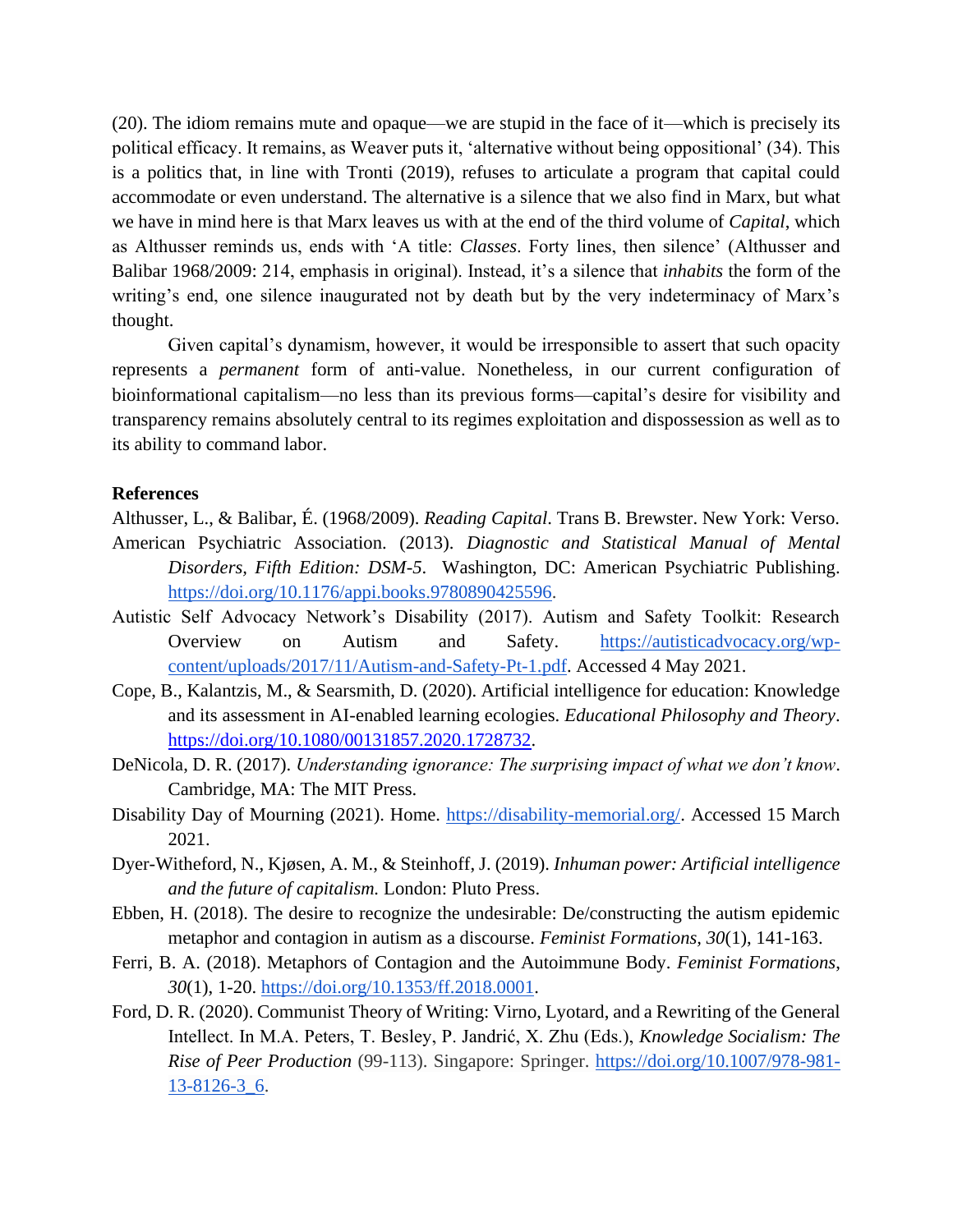- Gregg, M. (2018). *Counterproductive: Time management in the knowledge economy*. Durham: Duke University Press.
- Hardt, M., & Negri, A. (2005). *Multitude: War and democracy in the age of empire*. New York: Penguin.
- Hardt, M., & Negri, A. (2009). *Commonwealth*. Cambridge, MA: The Belknap Press.
- Harvey, D. (2019). *Marx, capital, and the madness of economic reason*. New York: Oxford University Press.
- Kemple, T. M. (1995). *Reading Marx writing: Melodrama, the market, and the* 'Grundrisse.' Stanford, CA: Stanford University Press.
- Marx, K. (1867/1967). *Capital: A critique of political economy (vol. 1)*. Trans. S. Moore and E. Aveling. New York: International Publishers.
- Marx, K. (1939/1993). *Grundrisse: Foundations of the critique of political economy (rough draft)*. Trans. M. Nicolaus. New York: Penguin Books.
- McCarthy, J., Minsky, M., Rochester, N., & Shannon, C. E. (1955). A Proposal for the Dartmouth Summer Research Project on Artificial Intelligence. [http://raysolomonoff.com/dartmouth/boxa/dart564props.pdf.](http://raysolomonoff.com/dartmouth/boxa/dart564props.pdf) Accessed 15 March 2021.
- McGuire, A. (2016). *War on Autism: On the Cultural Logic of Normative Violence*. Ann Arbor, MI: University of Michigan Press. [https://doi.org/10.3998/mpub.7784427.](https://doi.org/10.3998/mpub.7784427)
- McGuire, A. (2017). De-regulating Disorder: On the Rise of the Spectrum as a Neoliberal Metric of Human Value. *Journal of Literary & Cultural Disability Studies, 11*(4), 403-421. [https://doi.org/10.3828/jlcds.2017.32.](https://doi.org/10.3828/jlcds.2017.32)
- McRuer, R. (2006). *Crip Theory: Cultural Signs of Queerness and Disability*. New York, NY: NYU Press.
- Moore, P., & Robinson, A. (2016). The quantified self: What counts in the neoliberal workplace. *New Media & Society, 18*(11), 2774-2792. [https://doi.org/10.1177%2F1461444815604328.](https://doi.org/10.1177%2F1461444815604328)
- Negri, A. (1991). *Marx beyond Marx: Lessons on the* Grundrisse. Trans. H. Cleaver, M. Ryan, & M. Viano. Brooklyn: Autonomedia.
- Peters, M. A. (2012). Bio-informational capitalism. *Thesis Eleven, 110(1)*, 98-111. [https://doi.org/10.1177/0725513612444562.](https://doi.org/10.1177%2F0725513612444562)
- Peters, M. A., Jandrić, P., McLaren, P. (2020). Viral modernity? epidemics, infodemics, and the 'bioinformational' paradigm. *Educational Philosophy and Theory*. [https://doi.org/10.1080/00131857.2020.1744226.](https://doi.org/10.1080/00131857.2020.1744226)
- Puar, J.K. (2012). Coda: The Cost of Getting Better: Suicide, Sensation, Switchpoints. *GLQ: A Journal of Lesbian and Gay Studies*, 18(1), 149-158. [https://doi.org/10.1215/10642684-](https://doi.org/10.1215/10642684-1422179) [1422179.](https://doi.org/10.1215/10642684-1422179)
- Sinclair, J. (1999). Why I dislike "person first" language. http://web.archive.org/web/20060213160217/web.syr.edu/~jisincla/person\_first.htm. [Accessed 4 May 2020.](http://web.archive.org/web/20060213160217/web.syr.edu/~jisincla/person_first.htm.%20Accessed%204%20May%202020)
- Ronell, A. (2002). *Stupidity*. Urbana: University of Illinois Press.